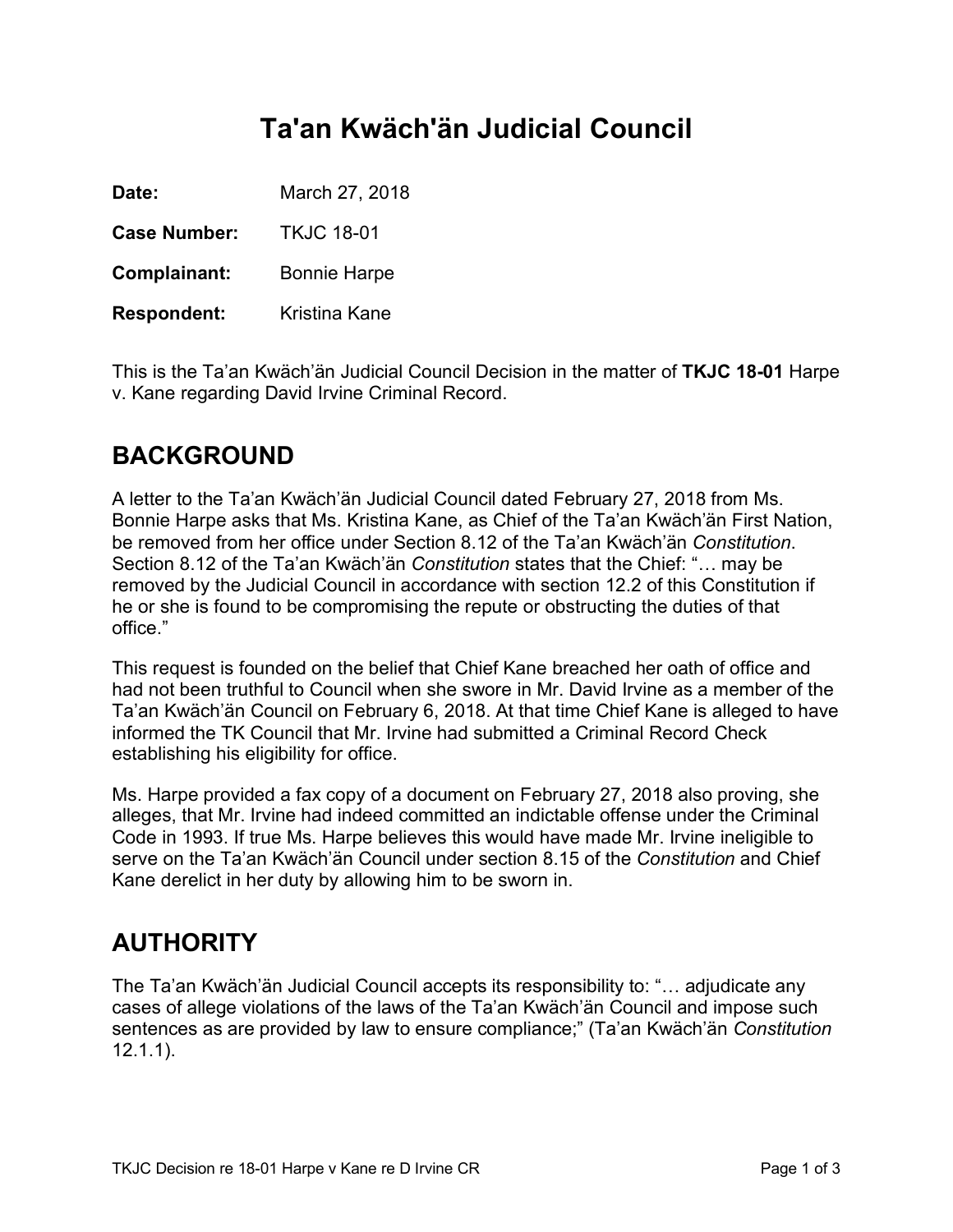The Ta'an Kwäch'än Judicial Council also recognizes its continuing duty to interpret the Ta'an Kwäch'än *Constitution* as needed.

# **ISSUE**

The failure of Chief Kane to ensure compliance with section 8.15 of the Ta'an Kwäch'än *Constitution* in the case of Mr. Irvine is at the heart of this complaint.

#### **ANALYSIS**

Section 8.15 of the Ta'an Kwäch'än *Constitution* refers to removal from office due to a conviction for an indictable offence during a person's term in office. The appropriate section is 8.14, which states: "Citizens are not eligible to be a Family Councillor, Chief or Deputy Chief if they have been convicted of an indictable offence of theft, fraud, or false pretences." This is clearly the situation implied by Ms. Harpe in the case of Mr. Irvine.

This error not withstanding, the allegation by Ms. Harpe, which places the burden of ensuring compliance with section 8.14 on Chief Kane is at the heart of the matter. Previous decisions by this Ta'an Kwäch'än Judicial Council notably those referenced as TKJC06-02, TKJC06-07 and TKJC06-08 attend to this question. Ms. Harpe was the applicant in all these matters.

The analysis in those cases by the Ta'an Kwäch'än Judicial Council notes on the matters before the Ta'an Kwäch'än Board: "… it is the Board members collectively that share responsibility to ensure the Board operates in accordance with its constitutional requirements, including its proper composition." This decision by itself would mitigate any burden borne by Chief Kane.

Further, and more to the point on the eligibility of Mr. Irvine, these decisions state that primary burden for selection of family councilors rests with the traditional family: "Each Traditional Family, as the authority responsible for selecting Family Directors and for establishing its own selection procedures, has an implied constitutional obligation to take reasonable steps to ensure that the individual it selects is eligible for office. It is not reasonable for a Traditional Family to make selections without regard to eligibility requirements in the Constitution and leave compliance with those requirements up to the Chief or others.

"An integral part of the selection process is verifying that an individual being considered for selection as Family Director is not disqualified from holding that office: at a minimum the selection process should include measures to confirm the individual is a Citizen of its Traditional Family, is at least 16 years of age, and that he or she has not been convicted of a disqualifying criminal offence."